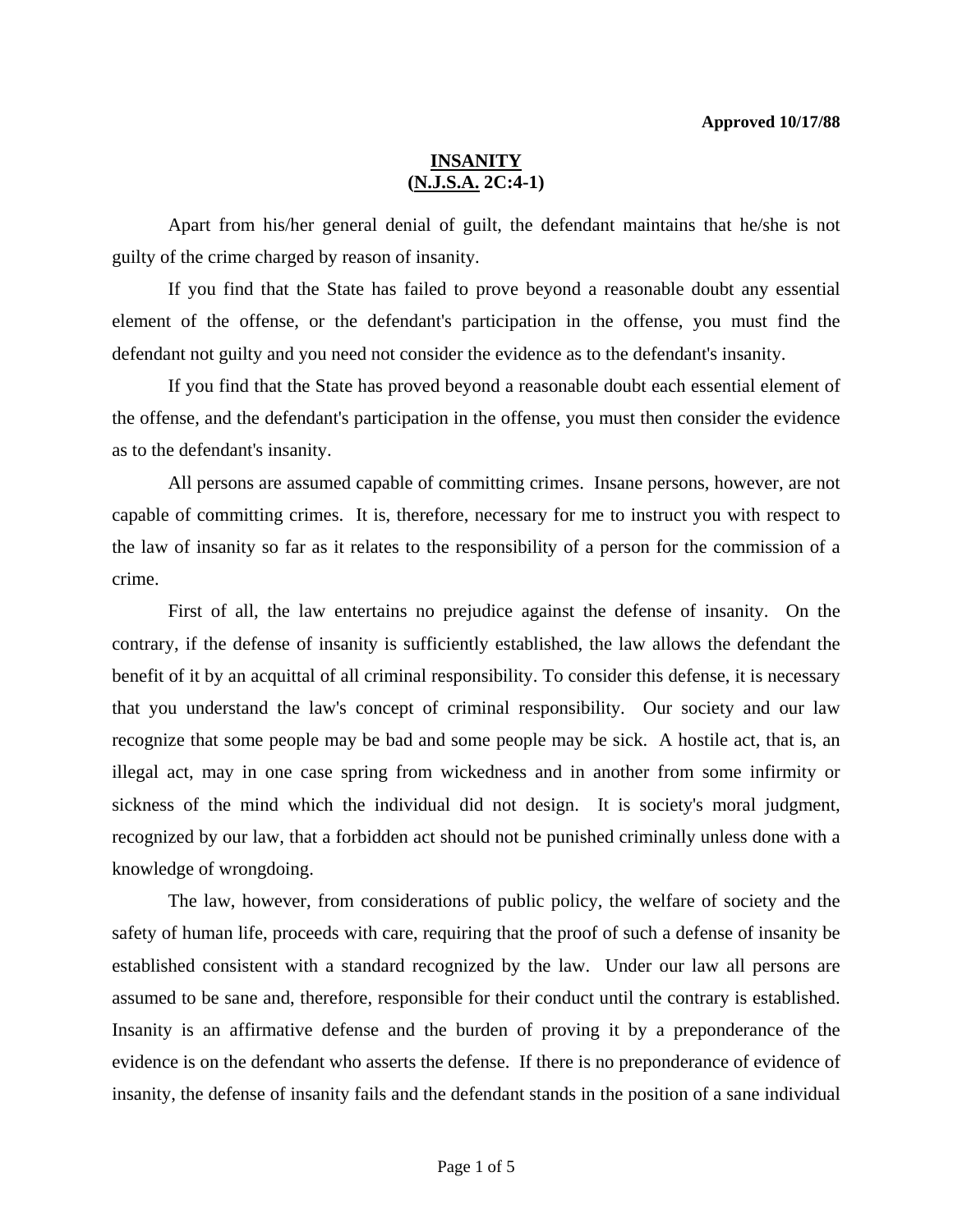responsible on all the evidence in the case for his/her acts, whatever you may find them to have been.

 The law adopts a standard of its own as a test of criminal responsibility, a standard not always in harmony with the views of psychiatrists. If at the time of committing the act the defendant was laboring under such a defect of reason from disease of the mind as not to know the nature and quality of the act he/she was doing or if defendant did know it, that he/she did not know what he/she was doing was wrong, the defendant was then legally insane and, therefore, not criminally responsible for his/her conduct.

 As you can see, the law regards insanity as a disease of the mind. It may be temporary or permanent in its nature, but the condition must be a mental disease.

 An accused may have the most absurd and irrational notions on some subject; he/she may be unsound in mind, and be a fit subject for confinement and treatment in a mental hospital; but, if at the time of the offense(s) defendant had the mental capacity to distinguish right from wrong and to understand the nature and quality of the act done by him/her, he/she is subject to the criminal law. These principles must necessarily be the governing principles in the administration of the criminal law, or the most terrible crimes would not be punishable, for such crimes are almost always committed under the influence of an impulse which overcomes the restraint which usually prevents the commission of a crime.

 Therefore, to establish insanity as a defense to the criminal charge in this case the defendant must prove, by a preponderance of the evidence, that defendant was laboring under such a defect of reason from disease of the mind as not to know the nature and quality of the act, or if defendant did know it, that he/she did not know that what he/she was doing was wrong.

 The term "preponderance of the evidence" means the greater weight of credible evidence in the case. It does not necessarily mean the evidence of the greater number of witnesses but means that evidence which carries the greater convincing power to your minds.

 Keep in mind, however, that although the burden rests upon the defendant to establish the defense of insanity by a preponderance of the credible evidence, the burden of proving the defendant guilty of the offense charged here beyond a reasonable doubt is always on the State, and that burden never shifts.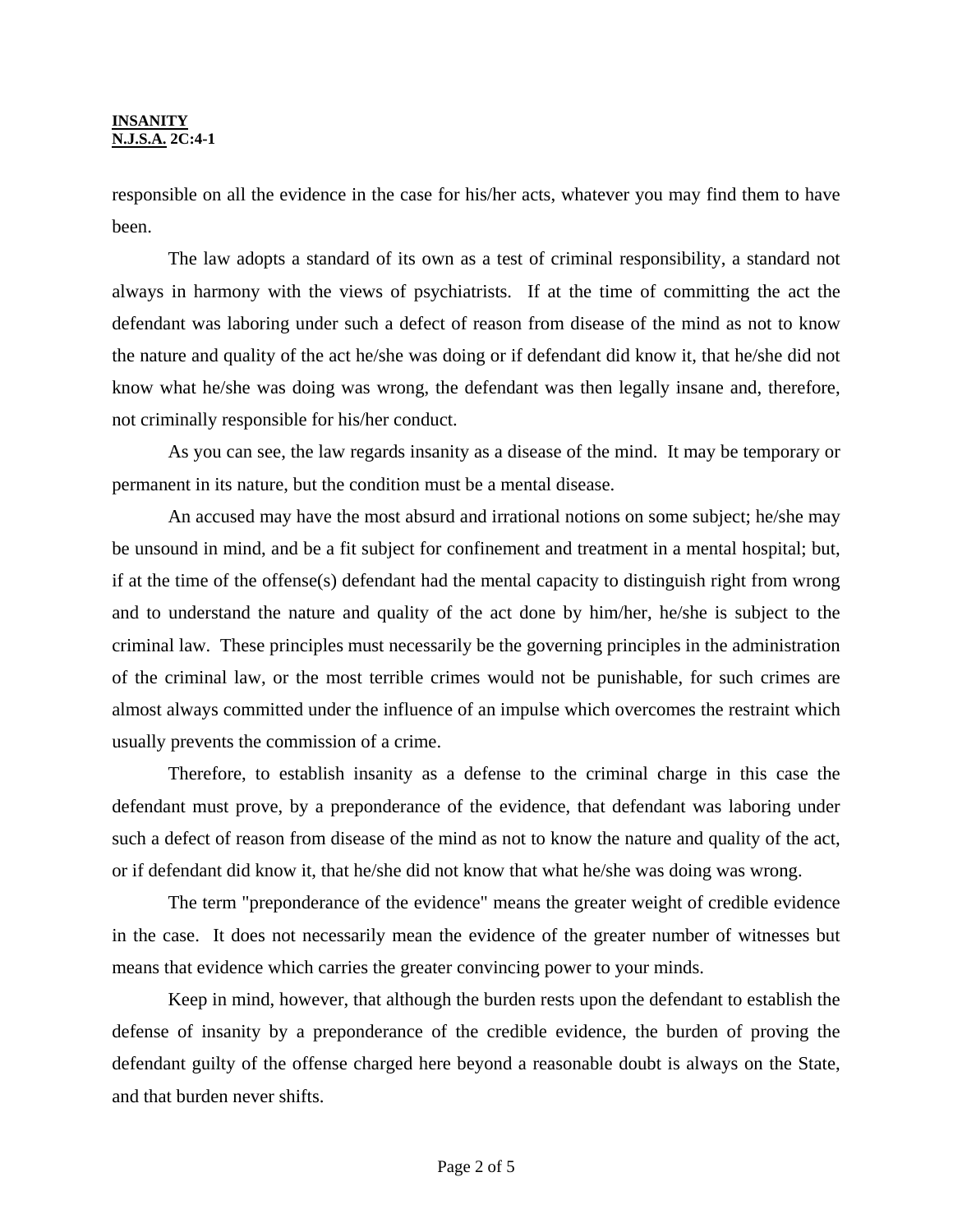The question is not whether the defendant, when he/she engaged in the deed, in fact actually thought or considered whether the act was right or wrong, but whether defendant had sufficient mind and understanding to have enabled him/her to comprehend that it was wrong if defendant had used his/her faculties for that purpose.

 To determine whether the defendant has established by the preponderance of the evidence that, at the time of the commission of the alleged offense, defendant was laboring under such a defect of reason from disease of the mind as not to know the nature and quality of the act he/she was doing, or if defendant did know it, that he/she did not know what he/she was doing was wrong you should consider all of the relevant and material evidence having a bearing on his/her mental condition, including his/her conduct at the time of the alleged act, his/her conduct since, any mental history, any lay and medical testimony which you have heard from witnesses who have testified for the defense and for the State, and such other evidence by the testimony of witnesses or exhibits in this case that may have a bearing upon, and assist you in your determination of the issue of his/her mental condition.

 There is a conflict of medical testimony, and you will have to determine where the truth lies. As is true with all issues of fact, the issue is for you to resolve after a careful consideration, comparison and evaluation of all the evidence which is material to, or relevant on, the issue of the defendant's sanity. The assumed sanity of the defendant is not overcome until you determine that the defendant has sustained his/her burden of proving by a preponderance of the evidence that, at the time of the offense alleged, defendant was insane under the legal definition of insanity and, therefore, is absolved of criminal responsibility for conduct for which he/she would otherwise be criminally responsible under the law. The jury is the sole judge of the weight to be given to lay and psychiatric testimony. Generally speaking, no distinction is made between expert testimony and evidence of another character. The same tests that are applied in evaluating lay testimony must be used in judging the weight and sufficiency of expert testimony. You are the sole judges of the credibility of the medical witnesses, as well as all other witnesses, and the weight to be accorded to the testimony of each. You saw and you heard them. You had the opportunity to observe their attitude and demeanor on the witness stand. You had the opportunity to hear their means of obtaining knowledge of the facts, and to notice their power of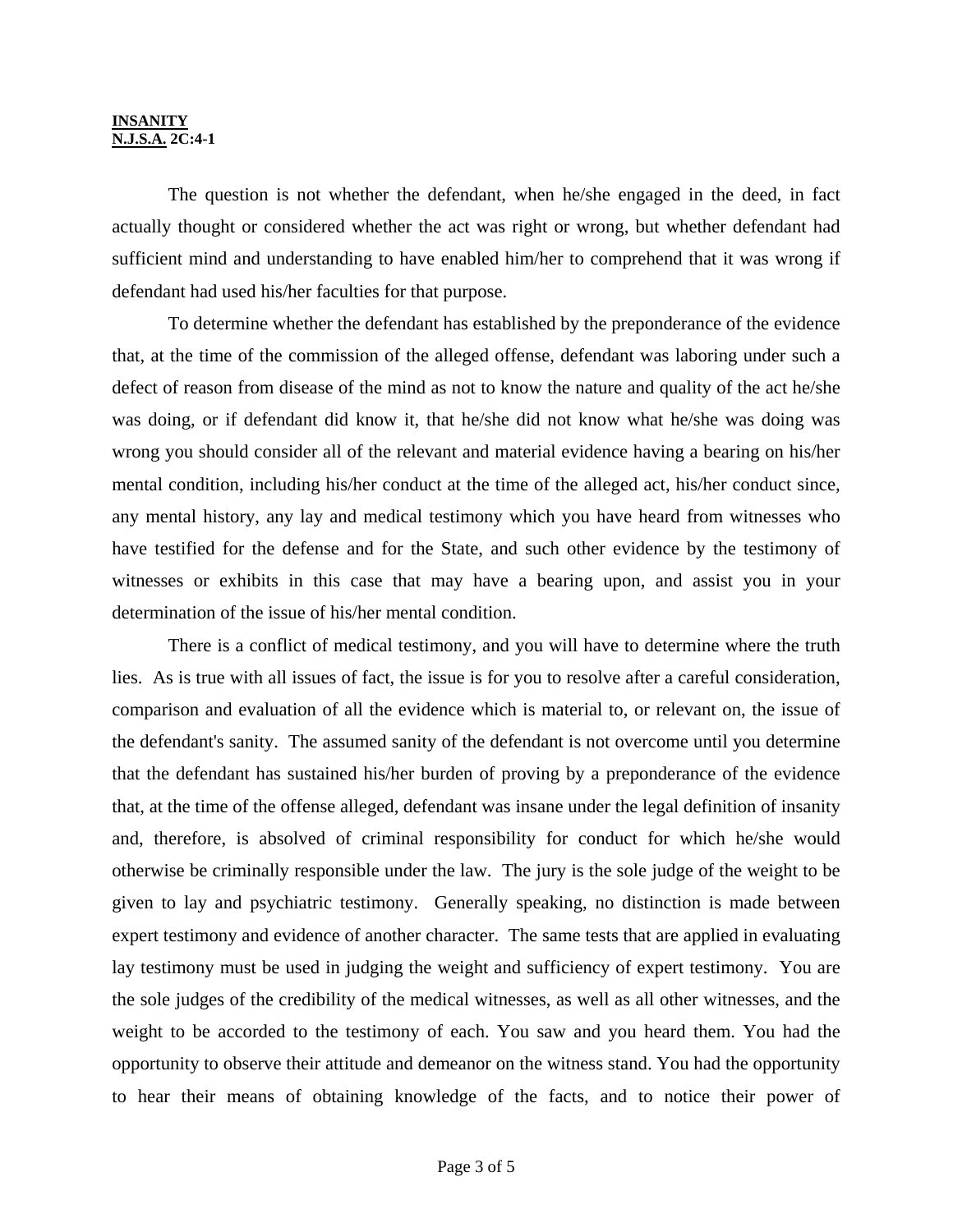discernment, their candor or evasion, if any, and their general and special professional and expert qualifications and background. These factors, any possible bias in favor of the side for whom each testified, and any other matters which serve to illuminate the statements of each may all be considered by you in determining the credibility of the expert testimony and the weight to be accorded to it or any part of it.

 The medical experts have testified that statements were made to them by the defendant which statements were part of the history they secured from the defendant. As I have previously instructed you, these statements should not be considered as substantive evidence against the defendant relating to his/her guilt or innocence of the alleged offense, but only as evidence tending to support the ultimate expert conclusion of the psychiatrist receiving the history on the test of insanity. The witness, in effect, is not saying that such history is true. The witness is merely testifying that the statements comprising the history were made to him/her. You may, in fact, determine from the evidence in the case that the facts set forth in such history are true, not true, or true in part only, and, in the light of such findings, you should decide what effect such determination has upon the weight to be given to the opinion of the expert.

 However, if a medical expert has testified that his/her opinion hinges upon the truth of the matter asserted by the defendant at the time the defendant gave the history to the doctor, the probative value of the psychiatrist's opinion will depend upon whether from all of the evidence in the case, you find that those facts are true. The same is true for any other facts relied upon by the expert. If the doctor has testified that he/she accepts as true certain facts on which the doctor bases his/her opinion, your acceptance or rejection of the doctor's opinion will depend to some extent on your findings as to the truth of these facts.

# **VERDICTS**

You may return one of three verdicts

- (1) Not guilty.
- (2) Guilty.
- (3) Not guilty by reason of insanity.

If you find that the State has failed to prove beyond a reasonable doubt all or any one of